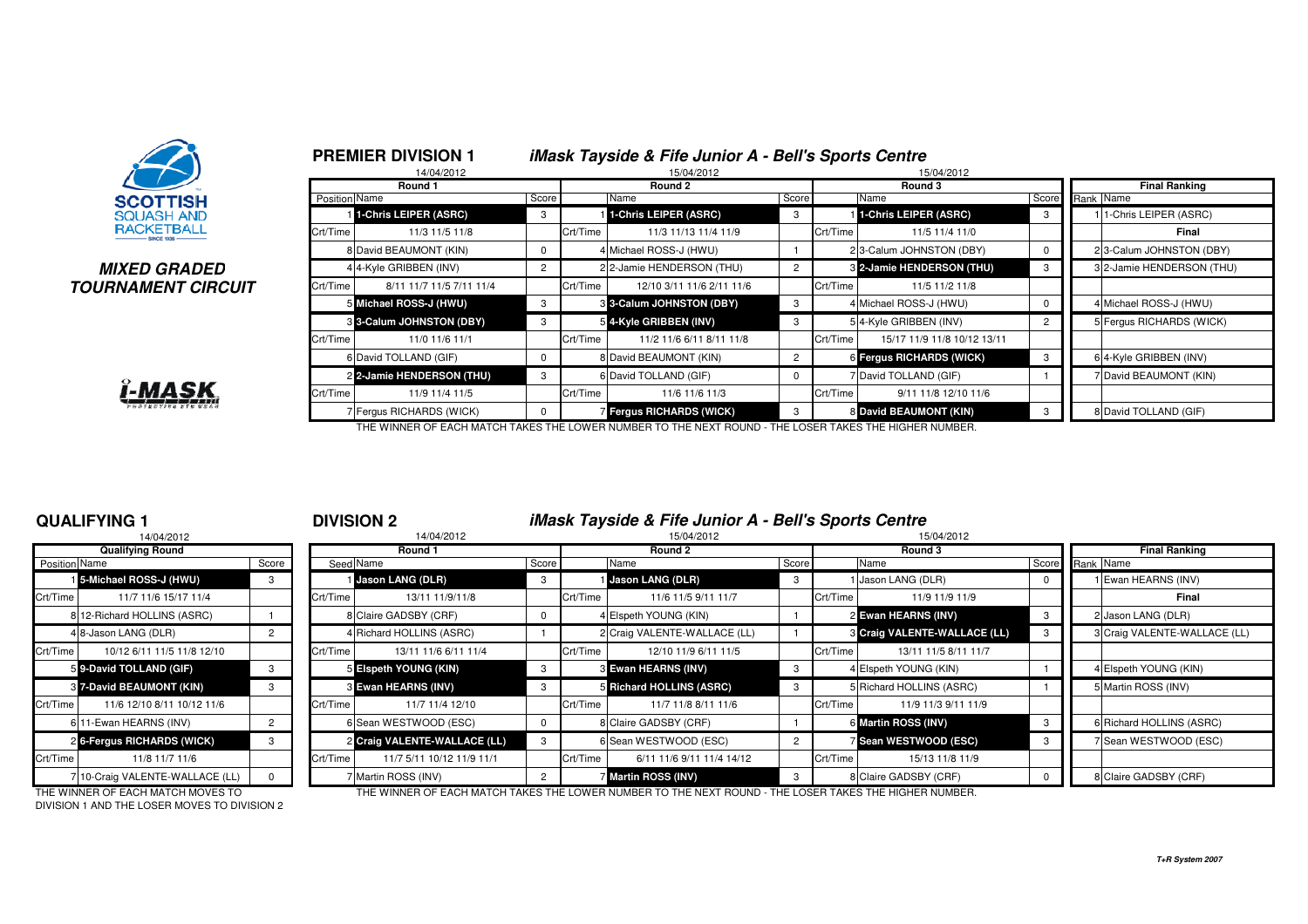## **QUALIFYING 2**

# <sup>2</sup> **DIVISION 3 iMask Tayside & Fife Junior A - Bell's Sports Centre** <sup>8</sup> 14/04/2012 15/04/2012 15/04/2012

|                      | 14/04/2012                  |                |                |
|----------------------|-----------------------------|----------------|----------------|
|                      | <b>Qualifying Round</b>     |                |                |
| <b>Position Name</b> |                             | Score          | Seed           |
| 11                   | 13-Elspeth YOUNG (KIN)      | 3              |                |
| Crt/Time             | 12/10 11/3 11/9             |                | Crt/Time       |
|                      | 8 20-Sean KELLY (INV)       | 0              | 8              |
| $\overline{4}$       | 16-Sean WESTWOOD (ESC)      | 3              | 4              |
| Crt/Time             | 8/11 11/9 11/7 11/6         |                | Crt/Time       |
|                      | 5 17-Andrew SORBIE (KIN)    |                | 5              |
| 3                    | 15-Claire GADSBY (CRF)      | 3              | 3              |
| Crt/Time             | 9/11 11/8 10/12 11/7 13/11  |                | Crt/Time       |
|                      | 6 19-Andrew ROBERTS (KIN)   | $\overline{2}$ | 6              |
|                      | 214-Martin ROSS (INV)       | 3              | $\overline{2}$ |
| Crt/Time             | 11/13 11/6 12/10 14/16 11/8 |                | Crt/Time       |
|                      | 18-Mark COYLE (GIF)         | $\overline{2}$ |                |

DIVISION 2 AND THE LOSER MOVES TO DIVISION 3



| <b>Qualifying Round</b>     |                                                                                                                                                                                                                                                                                      |          | Round 1              |                                                                                                                                                                                                                                   |          | Round 2                   |                                                                                                                                                                                                              | Round 3                                      |                                                                                                                                                                                                            | Final Ranking          |
|-----------------------------|--------------------------------------------------------------------------------------------------------------------------------------------------------------------------------------------------------------------------------------------------------------------------------------|----------|----------------------|-----------------------------------------------------------------------------------------------------------------------------------------------------------------------------------------------------------------------------------|----------|---------------------------|--------------------------------------------------------------------------------------------------------------------------------------------------------------------------------------------------------------|----------------------------------------------|------------------------------------------------------------------------------------------------------------------------------------------------------------------------------------------------------------|------------------------|
|                             | Score                                                                                                                                                                                                                                                                                |          |                      | Score                                                                                                                                                                                                                             |          | Name                      | Score                                                                                                                                                                                                        |                                              | Score                                                                                                                                                                                                      |                        |
|                             |                                                                                                                                                                                                                                                                                      |          |                      | 3                                                                                                                                                                                                                                 |          |                           |                                                                                                                                                                                                              |                                              |                                                                                                                                                                                                            | Andrew SORBIE (KIN)    |
| 12/10 11/3 11/9             |                                                                                                                                                                                                                                                                                      | Crt/Time | 8/11 11/5 11/3 11/6  |                                                                                                                                                                                                                                   |          | 11/13 9/11 11/3 11/9 11/4 |                                                                                                                                                                                                              | 6/11 11/7 11/9 11/4                          |                                                                                                                                                                                                            | Final                  |
|                             |                                                                                                                                                                                                                                                                                      |          |                      |                                                                                                                                                                                                                                   |          |                           |                                                                                                                                                                                                              |                                              |                                                                                                                                                                                                            | 2 Andrew ROBERTS (KIN) |
|                             |                                                                                                                                                                                                                                                                                      |          |                      |                                                                                                                                                                                                                                   |          |                           |                                                                                                                                                                                                              |                                              | - 0                                                                                                                                                                                                        | 3 Sean KELLY (INV)     |
| 8/11 11/9 11/7 11/6         |                                                                                                                                                                                                                                                                                      | Crt/Time | 13/11 11/4 13/11     |                                                                                                                                                                                                                                   | Crt/Time | 11/9 11/3 12/10           |                                                                                                                                                                                                              | 11/5 11/8 11/3                               |                                                                                                                                                                                                            |                        |
|                             |                                                                                                                                                                                                                                                                                      |          |                      |                                                                                                                                                                                                                                   |          |                           |                                                                                                                                                                                                              |                                              | - 3                                                                                                                                                                                                        | 4 Ross HENDERSON (INV) |
|                             |                                                                                                                                                                                                                                                                                      |          |                      | 3                                                                                                                                                                                                                                 |          |                           |                                                                                                                                                                                                              |                                              |                                                                                                                                                                                                            | 5 Mark COYLE (GIF)     |
| 9/11 11/8 10/12 11/7 13/11  |                                                                                                                                                                                                                                                                                      | Crt/Time | 11/6 11/9 11/9       |                                                                                                                                                                                                                                   | Crt/Time | 12/10 9/11 11/8 11/5      |                                                                                                                                                                                                              | 11/8 11/8 13/11                              |                                                                                                                                                                                                            |                        |
|                             |                                                                                                                                                                                                                                                                                      |          |                      |                                                                                                                                                                                                                                   |          |                           |                                                                                                                                                                                                              |                                              | -3                                                                                                                                                                                                         | 6 Jordan GEDDES (INV)  |
|                             |                                                                                                                                                                                                                                                                                      |          |                      |                                                                                                                                                                                                                                   |          |                           |                                                                                                                                                                                                              |                                              |                                                                                                                                                                                                            | Jack HOGG (PER)        |
| 11/13 11/6 12/10 14/16 11/8 |                                                                                                                                                                                                                                                                                      | Crt/Time | 11/8 11/8 8/11 14/12 |                                                                                                                                                                                                                                   | Crt/Time | 11/7 6/11 11/2 15/13      |                                                                                                                                                                                                              | 11/8 11/5 11/7                               |                                                                                                                                                                                                            |                        |
|                             |                                                                                                                                                                                                                                                                                      |          |                      |                                                                                                                                                                                                                                   |          |                           |                                                                                                                                                                                                              |                                              |                                                                                                                                                                                                            | 8 Alasdair PROTT (INV) |
|                             | Position Name<br>13-Elspeth YOUNG (KIN)<br>Crt/Time<br>8 20-Sean KELLY (INV)<br>4 16-Sean WESTWOOD (ESC)<br>Crt/Time<br>5 17-Andrew SORBIE (KIN)<br>3 15-Claire GADSBY (CRF)<br>Crt/Time<br>6 19-Andrew ROBERTS (KIN)<br>2 14-Martin ROSS (INV)<br>Crt/Time<br>7118-Mark COYLE (GIF) |          |                      | Seed Name<br><b>Andrew SORBIE (KIN)</b><br>8 Jordan GEDDES (INV)<br>4 Sean KELLY (INV)<br>5 Jack HOGG (PER)<br><b>&amp; Andrew ROBERTS (KIN)</b><br>6 Alasdair PROTT (INV)<br>2 Mark COYLE (GIF)<br><b>7 Ross HENDERSON (INV)</b> |          |                           | <b>Andrew SORBIE (KIN)</b><br>Crt/Time<br>4 Sean KELLY (INV)<br>2 Ross HENDERSON (INV)<br>3 Andrew ROBERTS (KIN)<br>5 Jack HOGG (PER)<br>8 Jordan GEDDES (INV)<br>6 Alasdair PROTT (INV)<br>Mark COYLE (GIF) | Crt/Time<br>Crt/Time<br>Crt/Time<br>Crt/Time | Name<br><b>Andrew SORBIE (KIN)</b><br>2 Andrew ROBERTS (KIN)<br>3 Ross HENDERSON (INV)<br>4 Sean KELLY (INV)<br>5 Jordan GEDDES (INV)<br>6 Mark COYLE (GIF)<br>7 Alasdair PROTT (INV)<br>8 Jack HOGG (PER) | Rank Name              |

THE WINNER OF EACH MATCH MOVES TO THE WINNER OF EACH MATCH TAKES THE LOWER NUMBER TO THE NEXT ROUND - THE LOSER TAKES THE HIGHER NUMBER.



## **QUALIFYING 3**

|               | 14/04/2012                       |                |          |
|---------------|----------------------------------|----------------|----------|
|               | <b>Qualifying Round</b>          |                |          |
| Position Name |                                  | Score          | Seed     |
|               | 121-Jack HOGG (PER)              | 3              |          |
| Crt/Time      | 11/2 15/13 11/9                  |                | Crt/Time |
|               | 8 28-Tino MACKAY-PALACIOS (KIN)  | 0              | 8        |
|               | 4 24-Carrie HALLAM (ESC)         |                | 4        |
| Crt/Time      | 11/5 12/10 8/11 11/7             |                | Crt/Time |
|               | 5 25-Alasdair PROTT (INV)        | 3              | 5        |
|               | 3 23-Jordan GEDDES (INV)         | 3              | 3        |
| Crt/Time      | 11/7 11/7 11/6                   |                | Crt/Time |
|               | 6 27-Christopher MCCANN (NEW)    | 0              | 6        |
|               | 2 22-Patrick O'SULLIVAN (GIF)    | $\overline{2}$ | 2        |
| Crt/Time      | 11/13 12/10 7/11 12/10 11/9      |                | Crt/Time |
|               | <b>7 26-Ross HENDERSON (INV)</b> | 3              | 7        |

DIVISION 3 AND THE LOSER MOVES TO DIVISION 4

## <sup>3</sup> **DIVISION 4 iMask Tayside & Fife Junior A - Bell's Sports Centre**

|                      | 14/04/2012                      |       |          | 14/04/2012                      |       |          | 15/04/2012                   | 15/04/2012 |          |                                 |    |                              |  |
|----------------------|---------------------------------|-------|----------|---------------------------------|-------|----------|------------------------------|------------|----------|---------------------------------|----|------------------------------|--|
|                      | <b>Qualifying Round</b>         |       |          | Round 1                         |       |          | Round 2                      |            |          | Round 3                         |    | <b>Final Ranking</b>         |  |
| <b>Position</b> Name |                                 | Score |          | Seed Name                       | Score |          | Name                         | Score      |          | Name                            |    | Score Rank Name              |  |
|                      | 121-Jack HOGG (PER)             |       |          | <b>Patrick O'SULLIVAN (GIF)</b> |       |          | Patrick O'SULLIVAN (GIF)     | 3          |          | <b>Patrick O'SULLIVAN (GIF)</b> |    | 1 Patrick O'SULLIVAN (GIF)   |  |
| Crt/Time             | 11/2 15/13 11/9                 |       | Crt/Time | 11/8 11/6 13/11                 |       | Crt/Time | 9/11 14/12 11/6 11/8         |            | Crt/Time | 11/5 11/9 11/7                  |    | Final                        |  |
|                      | 8 28-Tino MACKAY-PALACIOS (KIN) |       |          | 8 Tom LONERGAN (NEW)            |       |          | 4 Tino MACKAY-PALACIOS (KIN) |            |          | 2 Carrie HALLAM (ESC)           |    | 2 Carrie HALLAM (ESC)        |  |
|                      | 4 24-Carrie HALLAM (ESC)        |       |          | 4 Tino MACKAY-PALACIOS (KIN)    |       |          | 2 Carrie HALLAM (ESC)        | -3         |          | <b>8 Chris MURPHY (GIF)</b>     | -3 | 3 Chris MURPHY (GIF)         |  |
| Crt/Time             | 11/5 12/10 8/11 11/7            |       | Crt/Time | 9/11 9/11 11/7 11/6 11/9        |       | Crt/Time | 11/5 11/9 11/7               |            | Crt/Time | 10/12 11/8 13/11 11/4           |    |                              |  |
|                      | 5 25-Alasdair PROTT (INV)       |       |          | 5 Pietro GAGLIARDINI (ESC)      |       |          | 3 Chris MURPHY (GIF)         |            |          | 4 Tino MACKAY-PALACIOS (KIN)    |    | 4 Tino MACKAY-PALACIOS (KIN) |  |
|                      | 8 23-Jordan GEDDES (INV)        |       |          | 3 Christopher MCCANN (NEW)      |       |          | 5 Pietro GAGLIARDINI (ESC)   |            |          | 5 Tom LONERGAN (NEW)            |    | 5 Tom LONERGAN (NEW)         |  |
| Crt/Time             | 11/7 11/7 11/6                  |       | Crt/Time | 12/10 11/7 11/13 11/6           |       | Crt/Time | 14/12 11/9 12/10             |            | Crt/Time | 8/11 11/9 11/8 4/11 11/9        |    |                              |  |
|                      | 6 27-Christopher MCCANN (NEW)   |       |          | 6 Chris MURPHY (GIF)            | -3    |          | 8 Tom LONERGAN (NEW)         | -3         |          | 6 Christopher MCCANN (NEW)      |    | 6 Christopher MCCANN (NEW)   |  |
|                      | 2 22-Patrick O'SULLIVAN (GIF)   |       |          | 2 Carrie HALLAM (ESC)           |       |          | 6 Christopher MCCANN (NEW)   |            |          | 7 Fergus ANDREW (NEW)           |    | 7 Fergus ANDREW (NEW)        |  |
| Crt/Time             | 11/13 12/10 7/11 12/10 11/9     |       | Crt/Time | 11/6 11/3 11/2                  |       | Crt/Time | 11/6 11/6 13/11              |            | Crt/Time | 11/5 11/9 12/10                 |    |                              |  |
|                      | <b>26-Ross HENDERSON (INV)</b>  |       |          | 7 Fergus ANDREW (NEW)           |       |          | 7 Fergus ANDREW (NEW)        |            |          | 8 Pietro GAGLIARDINI (ESC)      |    | 8 Pietro GAGLIARDINI (ESC)   |  |
|                      |                                 |       |          |                                 |       |          |                              |            |          |                                 |    |                              |  |

THE WINNER OF EACH MATCH MOVES TO THE WINNER OF EACH MATCH TAKES THE LOWER NUMBER TO THE NEXT ROUND - THE LOSER TAKES THE HIGHER NUMBER.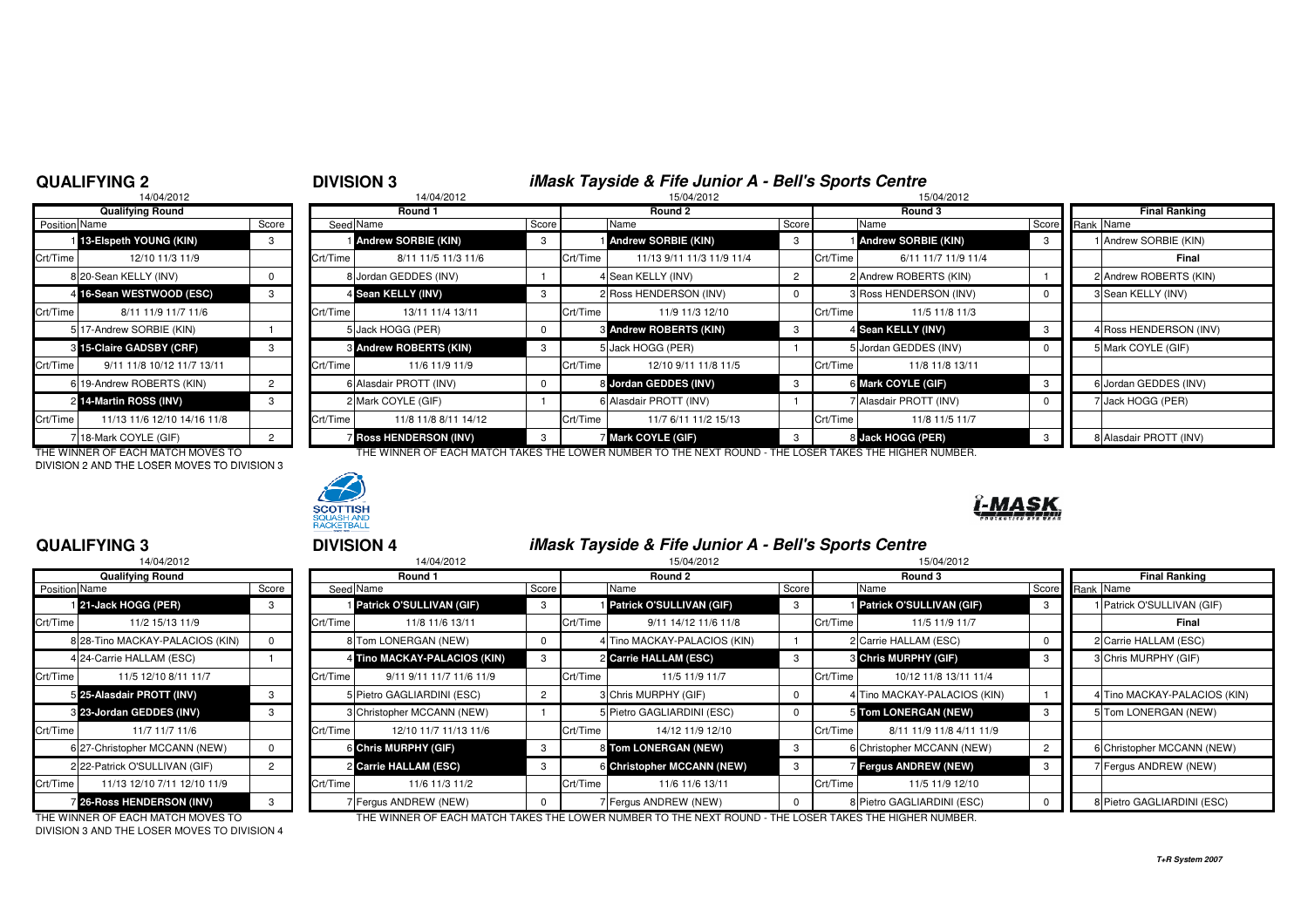### **QUALIFYING 4**

## <sup>4</sup> **DIVISION 5 iMask Tayside & Fife Junior A - Bell's Sports Centre**

|               | 14/04/2012                      |       |          | 14/04/2012                  |       |          | 15/04/2012                  |       | 15/04/2012 |                         |  |  |
|---------------|---------------------------------|-------|----------|-----------------------------|-------|----------|-----------------------------|-------|------------|-------------------------|--|--|
|               | <b>Qualifying Round</b>         |       |          | Round 1                     |       |          | Round 2                     |       | Round 3    |                         |  |  |
| Position Name |                                 | Score |          | Seed Name                   | Score |          | Name                        | Score |            | Name                    |  |  |
|               | 29-Pietro GAGLIARDINI (ESC)     | 3     |          | <b>Matthew WRIGHT (SGF)</b> | 3     |          | <b>Matthew WRIGHT (SGF)</b> | 3     |            | Matthew WRIGHT (SGF     |  |  |
| Crt/Time      | 11/9 9/11 11/9 11/5             |       | Crt/Time | 11/6 11/4 11/5              |       | Crt/Time | 11/6 11/3 11/7              |       | Crt/Time   | 11/9 11/5 6/11 1        |  |  |
|               | 8 36-Daniel O'SULLIVAN (GIF)    |       |          | 8 Sean THOMSON ()           | 0     |          | 4 Keir MACKENZIE (DUN)      | 0     |            | 2 Jack SMILLIE (SGF)    |  |  |
|               | 4 32-Chris MURPHY (GIF)         | 3     |          | 4 Daniel O'SULLIVAN (GIF)   | 0     |          | 2 Jack SMILLIE (SGF)        | 3     |            | 3 Jack ORR (CRF)        |  |  |
| Crt/Time      | 11/9 6/11 14/12 11/8            |       | Crt/Time | 12/10 15/13 11/7            |       | Crt/Time | 11/5 9/11 11/3 11/5         |       | Crt/Time   | 11/7 6/11 7/11 12/      |  |  |
|               | 533-Jack SMILLIE (SGF)          |       |          | 5 Keir MACKENZIE (DUN)      | 3     |          | 3 Jack ORR (CRF)            |       |            | 4 Keir MACKENZIE (DUN   |  |  |
|               | 3 31-Tom LONERGAN (NEW)         | 3     |          | 3 Jack ORR (CRF)            | 3     |          | 5 Daniel O'SULLIVAN (GIF)   | 3     |            | 5 Daniel O'SULLIVAN (GI |  |  |
| Crt/Time      | 8/11 11/5 11/2 11/7             |       | Crt/Time | 7/11 11/8 11/7 11/9         |       | Crt/Time | 11/7 11/3 11/9              |       | Crt/Time   | 11/7 9/11 11/4 1        |  |  |
|               | 6 35-Jack ORR (CRF)             |       |          | 6 Calum YOUNG (NEW)         |       |          | 8 Sean THOMSON ()           | 0     |            | 6 Calum YOUNG (NEW)     |  |  |
|               | 2 30-Matthew WRIGHT (SGF)       | 0     |          | 2 Jack SMILLIE (SGF)        | 3     |          | 6 Calum YOUNG (NEW)         | 3     |            | 7 Emma FITZSIMMONS (    |  |  |
| Crt/Time      | 11/3 11/5 11/6                  |       | Crt/Time | 11/0 11/0 11/0 (W/O)        |       | Crt/Time | 11/0 11/0 11/0 (W/O)        |       | Crt/Time   | 11/0 11/0 11/0 (        |  |  |
|               | <b>7 34-Fergus ANDREW (NEW)</b> | 3     |          | 7 Emma FITZSIMMONS (DUN)    | 0     |          | 7 Emma FITZSIMMONS (DUN)    | 0     |            | 8 Sean THOMSON ()       |  |  |

DIVISION 4 AND THE LOSER MOVES TO DIVISION 5



|                      | <b>Qualifying Round</b>         |       |          | Round 1                     |       |          | Round 2                       |       | Round 3  |                           |  | Final Ranking             |
|----------------------|---------------------------------|-------|----------|-----------------------------|-------|----------|-------------------------------|-------|----------|---------------------------|--|---------------------------|
| <b>Position Name</b> |                                 | Score |          | Seed Name                   | Score |          | Name                          | Score |          | Name                      |  | Score Rank Name           |
|                      | 129-Pietro GAGLIARDINI (ESC)    |       |          | <b>Matthew WRIGHT (SGF)</b> | -3    |          | <b>Matthew WRIGHT (SGF)</b>   |       |          | Matthew WRIGHT (SGF)      |  | 1 Jack SMILLIE (SGF)      |
| Crt/Time             | 11/9 9/11 11/9 11/5             |       | Crt/Time | 11/6 11/4 11/5              |       | Crt/Time | 11/6 11/3 11/7                |       | Crt/Time | 11/9 11/5 6/11 13/11      |  | Final                     |
|                      | 8 36-Daniel O'SULLIVAN (GIF)    |       |          | 8 Sean THOMSON ()           | 0     |          | 4 Keir MACKENZIE (DUN)        |       |          | 2 Jack SMILLIE (SGF)      |  | 2 Matthew WRIGHT (SGF)    |
|                      | 4 32-Chris MURPHY (GIF)         |       |          | 4 Daniel O'SULLIVAN (GIF)   | 0     |          | 2 Jack SMILLIE (SGF)          |       |          | 3 Jack ORR (CRF)          |  | 3 Keir MACKENZIE (DUN)    |
| Crt/Time             | 11/9 6/11 14/12 11/8            |       | Crt/Time | 12/10 15/13 11/7            |       | Crt/Time | 11/5 9/11 11/3 11/5           |       | Crt/Time | 11/7 6/11 7/11 12/10 11/7 |  |                           |
|                      | 533-Jack SMILLIE (SGF)          |       |          | 5 Keir MACKENZIE (DUN)      | -3    |          | 3 Jack ORR (CRF)              |       |          | 4 Keir MACKENZIE (DUN)    |  | 4 Jack ORR (CRF)          |
|                      | 3 31-Tom LONERGAN (NEW)         |       |          | 3 Jack ORR (CRF)            |       |          | 5 Daniel O'SULLIVAN (GIF)     |       |          | 5 Daniel O'SULLIVAN (GIF) |  | 5 Daniel O'SULLIVAN (GIF) |
| Crt/Time             | 8/11 11/5 11/2 11/7             |       | Crt/Time | 7/11 11/8 11/7 11/9         |       | Crt/Time | 11/7 11/3 11/9                |       | Crt/Time | 11/7 9/11 11/4 13/11      |  |                           |
|                      | 635-Jack ORR (CRF)              |       |          | 6 Calum YOUNG (NEW)         |       |          | 8 Sean THOMSON ()             |       |          | 6 Calum YOUNG (NEW)       |  | 6 Calum YOUNG (NEW)       |
|                      | 2 30-Matthew WRIGHT (SGF)       |       |          | 2 Jack SMILLIE (SGF)        | 3     |          | 6 Calum YOUNG (NEW)           |       |          | Filmma FITZSIMMONS (DUN)  |  | 7 Sean THOMSON ()         |
| Crt/Time             | 11/3 11/5 11/6                  |       | Crt/Time | 11/0 11/0 11/0 (W/O)        |       | Crt/Time | 11/0 11/0 11/0 (W/O)          |       | Crt/Time | 11/0 11/0 11/0 (W/O)      |  |                           |
|                      | <b>7 34-Fergus ANDREW (NEW)</b> |       |          | 7 Emma FITZSIMMONS (DUN)    |       |          | <b>Emma FITZSIMMONS (DUN)</b> |       |          | 8 Sean THOMSON ()         |  | 8 Emma FITZSIMMONS (DUN)  |

THE WINNER OF EACH MATCH MOVES TO THE WINNER OF EACH MATCH TAKES THE LOWER NUMBER TO THE NEXT ROUND - THE LOSER TAKES THE HIGHER NUMBER.



## **QUALIFYING 5**

| 14/04/2012    |                              |       | 14/04/2012 |                             |       |          | 15/04/2012                  | 15/04/2012     |          |                             |       |                 |                        |
|---------------|------------------------------|-------|------------|-----------------------------|-------|----------|-----------------------------|----------------|----------|-----------------------------|-------|-----------------|------------------------|
|               | <b>Qualifying Round</b>      |       |            | Round 1                     |       |          | Round 2                     |                |          | Round 3                     |       | <b>Final Ra</b> |                        |
| Position Name |                              | Score |            | Seed Name                   | Score |          | Name                        | Score          |          | Name                        | Score |                 | Rank Name              |
|               | 137-Katriona ALLEN (PER)     |       |            | <b>Katriona ALLEN (PER)</b> | 3     |          | <b>Katriona ALLEN (PER)</b> | 3              |          | <b>Katriona ALLEN (PER)</b> |       |                 | 1 Katriona ALLEN       |
| Crt/Time      | 11/6 8/11 11/9 11/7          |       | Crt/Time   | 11/6 11/3 11/6              |       | Crt/Time | 11/7 9/11 11/9 8/11 11/9    |                | Crt/Time | 11/7 11/4 12/10             |       |                 |                        |
|               | 8 44-Keir MACKENZIE (DUN)    | 3     |            | 8 Kyle REID (THU)           |       |          | 4 Joseph O'SULLIVAN (GIF)   |                |          | 2 Melissa COWAN (LL)        |       |                 | 2 Melissa COWAN        |
|               | 4 40-Calum YOUNG (NEW)       |       |            | 4 Catherine HOLLAND (DBY)   |       |          | 2 Melissa COWAN (LL)        |                |          | 3 Ross MOWAT (THU)          |       |                 | 3 Joseph O'SULLIV      |
| Crt/Time      | 11/8 11/3 11/8               |       | Crt/Time   | 11/9 11/3 11/7              |       | Crt/Time | 9/11 11/8 9/11 12/10 11/0   |                | Crt/Time | 11/7 11/9 11/4              |       |                 |                        |
|               | 541-Calum HARVEY (ESC)       |       |            | 5 Joseph O'SULLIVAN (GIF)   | -3    |          | 3 Ross MOWAT (THU)          | $\overline{2}$ |          | 4 Joseph O'SULLIVAN (GIF)   |       |                 | 4 Ross MOWAT (T        |
|               | 3 39-Sean THOMSON ()         | 3     |            | 3 Calum HARVEY (ESC)        |       |          | Catherine HOLLAND (DBY)     | 3              |          | 5 Catherine HOLLAND (DBY)   |       |                 | 5 Calum HARVEY         |
| Crt/Time      | 11/9 4/11 11/5 5/11 11/9     |       | Crt/Time   | 14/16 11/9 11/8 13/11       |       | Crt/Time | 11/8 11/6 11/6              |                | Crt/Time | 11/7 11/6 12/10             |       |                 |                        |
|               | 6 43-Catherine HOLLAND (DBY) |       |            | <b>6 Ross MOWAT (THU)</b>   | 3     |          | 8 Kyle REID (THU)           | 0              |          | 6 Calum HARVEY (ESC)        |       |                 | 6 Catherine HOLL       |
|               | 238-Melissa COWAN (LL)       |       |            | 2 Melissa COWAN (LL)        |       |          | 6 Calum HARVEY (ESC)        |                |          | Fraser STEVEN (THU)         |       |                 | <b>7 Fraser STEVEN</b> |
| Crt/Time      | 10/4 11/12 11/8 4/10 11/9    |       | Crt/Time   | 11/7 11/8 11/4              |       | Crt/Time | 11/2 11/3 11/4              |                | Crt/Time | 11/9 11/4 9/11 11/5         |       |                 |                        |
|               | 42-Emma FITZSIMMONS (DUN)    |       |            | 7 Fraser STEVEN (THU)       |       |          | 7 Fraser STEVEN (THU)       | $\Omega$       |          | 8 Kyle REID (THU)           |       |                 | 8 Kyle REID (THU)      |

 <sup>5</sup> **DIVISION 6 iMask Tayside & Fife Junior A - Bell's Sports Centre** 2 15/04/2012 15/04/2012 15/04/2012 15/04/2012 15/04/2012 15/04/2012 15/04/2012 **Round 1 Round 2 Round 3 Final Ranking** Name Score Seed Name Score Name Score Name Score Rank Name **Katriona ALLEN (PER)** <sup>3</sup> <sup>1</sup> **Katriona ALLEN (PER)** <sup>3</sup> <sup>1</sup> **Katriona ALLEN (PER)** <sup>3</sup> <sup>1</sup> Katriona ALLEN (PER) Crt/Time 11/6 8/11 11/9 11/7 Crt/Time 11/6 11/3 11/6 Crt/Time 11/7 9/11 11/9 8/11 11/9 Crt/Time 11/7 11/4 12/100 **Final 44-Keir MACKENZIE (DUN)** <sup>3</sup> <sup>8</sup> Kyle REID (THU) <sup>0</sup> <sup>4</sup> Joseph O'SULLIVAN (GIF) <sup>2</sup> <sup>2</sup> Melissa COWAN (LL) <sup>0</sup> <sup>2</sup> Melissa COWAN (LL) **40-Calum YOUNG (NEW)** <sup>3</sup> <sup>4</sup> Catherine HOLLAND (DBY) <sup>0</sup> <sup>2</sup> **Melissa COWAN (LL)** <sup>3</sup> <sup>3</sup> Ross MOWAT (THU) <sup>0</sup> <sup>3</sup> Joseph O'SULLIVAN (GIF) Crt/Time 11/9 11/3 11/7 **Crt/Time 11/8 9/11 11/8 9/11 12/10 11/0** Crt/Time 11/7 11/9 11/4 **Joseph O'SULLIVAN (GIF)** <sup>3</sup> <sup>3</sup> Ross MOWAT (THU) <sup>2</sup> <sup>4</sup> **Joseph O'SULLIVAN (GIF)** <sup>3</sup> <sup>4</sup> Ross MOWAT (THU) 3 Calum HARVEY (ESC) **1** 1 5 Catherine HOLLAND (DBY) **Catherine HOLLAND (DBY)** 0 5 Calum HARVEY (ESC) Crt/Time 11/9 4/11 11/5 5/11 11/9 Crt/Time 14/16 11/9 11/8 13/11 Crt/Time 11/8 11/6 11/6 Crt/Time 11/7 11/6 12/10**Ross MOWAT (THU)** 3 8 8 Kyle REID (THU) 6 Calum HARVEY (ESC) 3 8 6 Catherine HOLLAND (DBY) 2 Melissa COWAN (LL) 3 6 Galum HARVEY (ESC) **Calum 1 Calcum Fraser STEVEN (THU)** 3 7 Fraser STEVEN (THU) Crt/Time 10/4 11/12 11/8 4/10 11/9 Crt/Time 11/7 11/8 11/4 Crt/Time 11/2 11/3 11/4 Crt/Time 11/9 11/4 9/11 11/5

DIVISION 5 AND THE LOSER MOVES TO DIVISION 6

THE WINNER OF EACH MATCH MOVES TO THE WINNER OF EACH MATCH TAKES THE LOWER NUMBER TO THE NEXT ROUND - THE LOSER TAKES THE HIGHER NUMBER.

## **T+R System 2007**